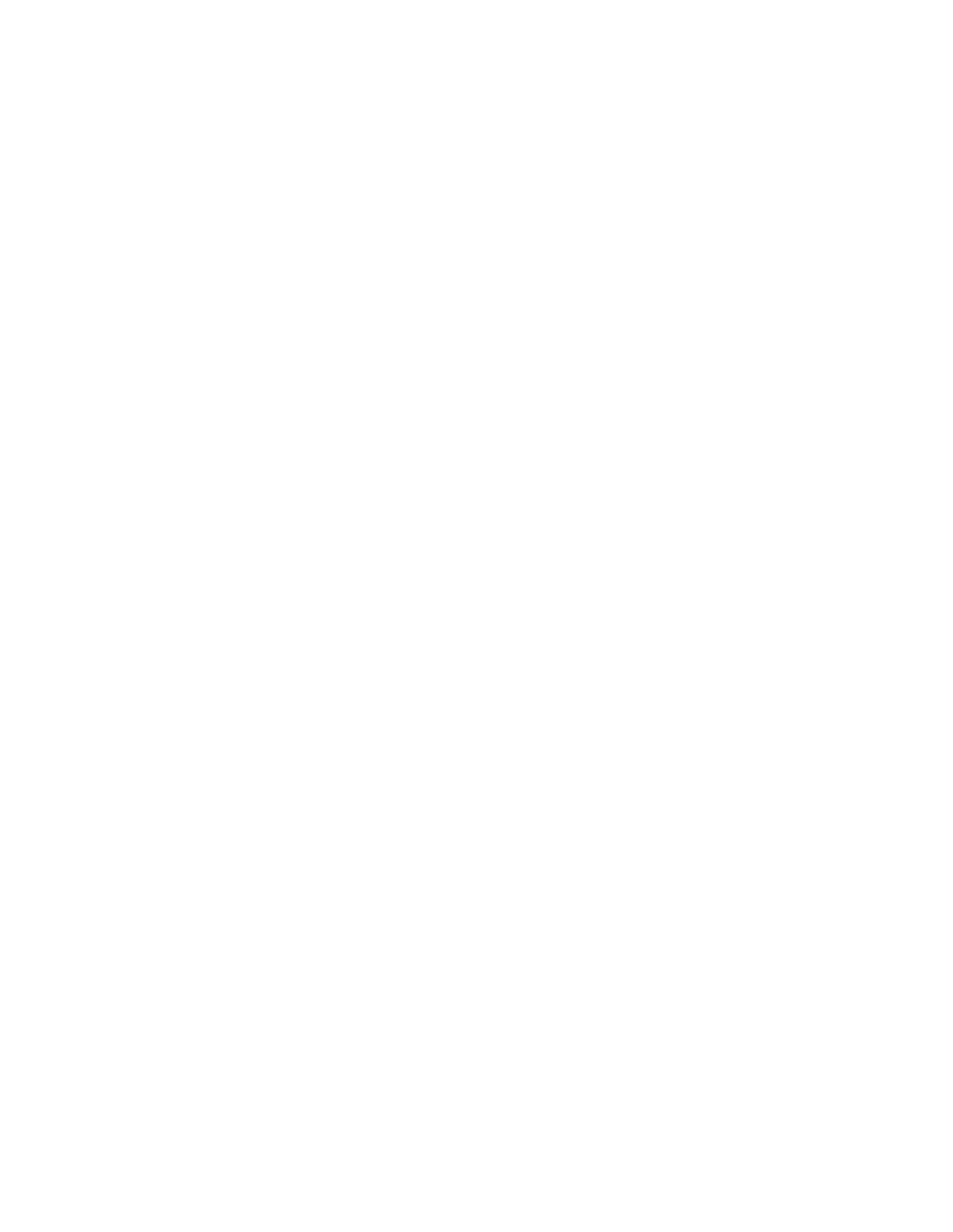### **BACKGROUND**

i) Background to the decision to prepare a Global Strategic Framework for Food Security and Nutrition (GSF):

The CFS Reform Document states that one task will be to:

*"Develop a Global Strategic Framework for Food Security and Nutrition in order to improve coordination and guide synchronized action by a wide range of stakeholders. The Global Strategic Framework will be flexible so that it can be adjusted as priorities change. It will build upon existing frameworks such as the UN's Comprehensive Framework for Action (CFA), the Comprehensive Africa Agriculture Development Programme (CAADP), and the Voluntary Guidelines to Support the Progressive Realization of the Right to Adequate Food in the Context of National Food Security."* 

The 36<sup>th</sup> CFS Plenary decided:

 *"The Committee agreed to launch a consultative and inclusive process to be conducted by the CFS Bureau with the assistance of the Joint Secretariat and in close collaboration with the Advisory Group and involvement of all stakeholders, with the aim to develop the first version of the Global Strategic Framework for Food Security and Nutrition (GSF) by October 2012, which will be subject to regular updates reflecting the outcomes and recommendations of the CFS."* 

ii) The principles that will guide the development, formulation and implementation of the GSF will include:

- The GSF will be aligned where appropriate with the Five Rome Principles for Sustainable Global Food Security;
- Preparation of the GSF will involve a broad, democratic, inclusive and participatory process that will strive to ensure the voices of all relevant stakeholders – particularly those most affected by hunger, food insecurity and malnutrition – are heard;
- The GSF will not replace, but rather add value to other international frameworks for food security and nutrition, each of which has been created in response to a specific aim and context, by providing an inclusive, global, holistic perspective;
- The GSF will be designed to be a high profile, living document to be updated periodically by the CFS Plenary taking into account the most relevant emerging issues affecting food security and nutrition, and drawing on the advice and expertise of the High Level Panel of Experts (HLPE);
- The GSF will be approved by CFS member states and may be endorsed by all stakeholders. Neither approval nor endorsement will be legally binding, but will rather constitute an acknowledgement that the document is a sound framework to improve convergence and synchronized action in food security and nutrition governance.

iii) The Annotated Outline for the GSF has been prepared by a Task Team composed of the CFS Secretariat and members of the Advisory Group representing all stakeholder groups and benefiting from comments by the Steering Committee of the HLPE.

iv) The contents of this annotated outline are intended to be indicative, particularly in sections (3) and (4), and are based on a review of existing frameworks and other documentation together with inputs from the HLPE and members of the Task Team. The intention is to stimulate discussion and debate. The contents of the GSF itself will be determined through the broad consultative process with all stakeholder constituencies. This will start with a global electronic consultation through the summer of 2011, continue with regional consultations in early 2012, followed by a further electronic discussion and a CFS-led plenary review in July, 2012, before a final document is presented to the CFS  $38<sup>th</sup>$  Session in October, 2012.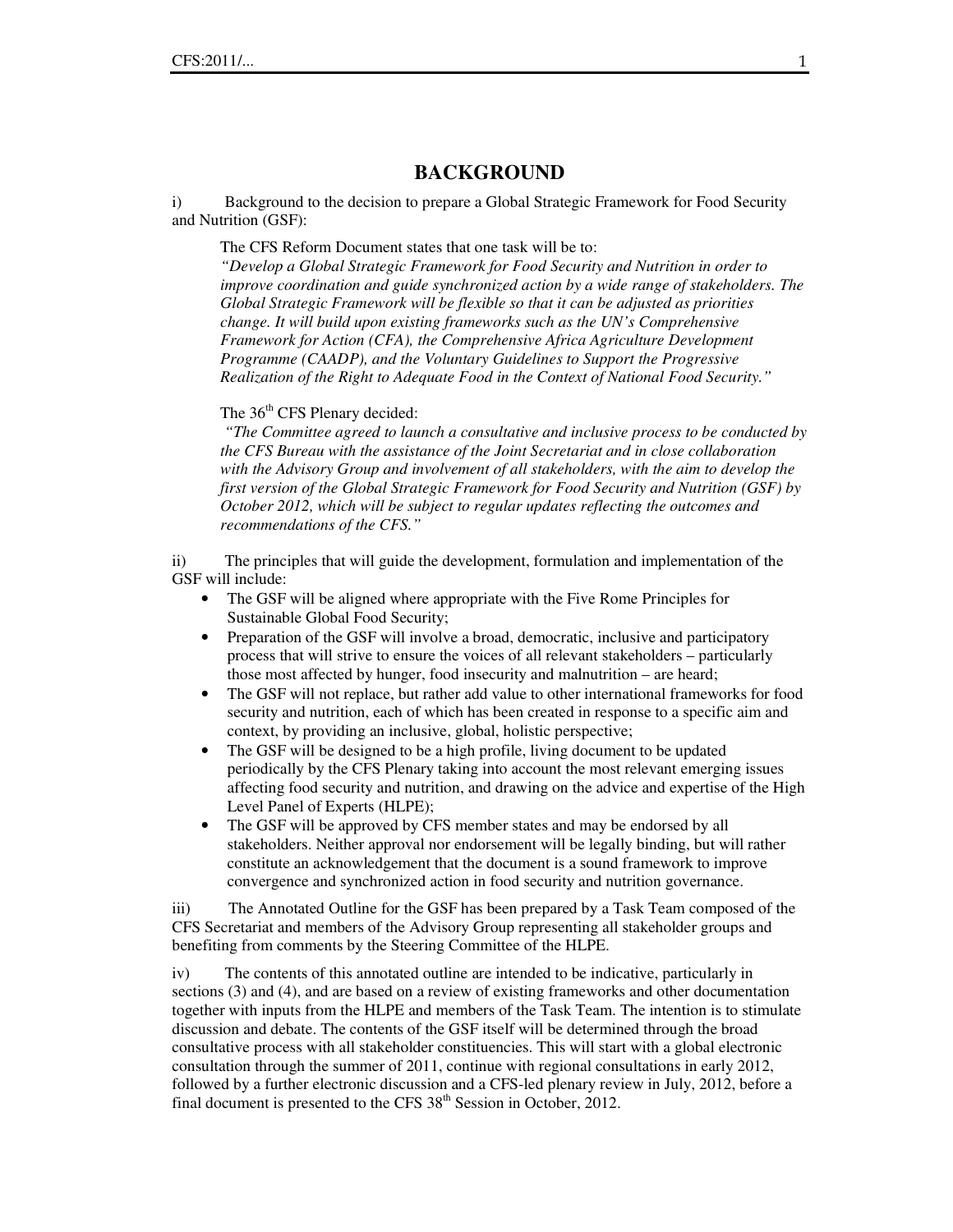#### **GLOBAL STRATEGIC FRAMEWORK FOR FOOD SECURITY AND NUTRITION**

#### **I. STATEMENT OF RATIONALE, PURPOSE AND FUNCTION**

1. The GSF will start from the premise of a shared objective to eradicate hunger and malnutrition sustainably, with interim objectives as laid out in the Millennium Development Goals. The preliminary definition of the purpose of the GSF as approved by the CFS Bureau states:

*"The overall purpose of the GSF is to provide a dynamic instrument to enhance the role of the CFS and promote its vision as a platform to improve coordination and guide synchronized action by a wide range of stakeholders in support of global, regional and country-led actions to prevent future food crises, eliminate hunger and ensure food security and nutrition for all human beings."* 

2. In discussing the rationale for development of the GSF, the introductory section will recall earlier discussions in CFS and other forums and explain how the GSF will add value to the development process by drawing on existing frameworks focused on both food security and nutrition, and securing buy-in across the stakeholder spectrum. It will clarify that the GSF is intended to offer clear guidelines and recommendations for coherent action at the global, regional and country levels supported by the full range of stakeholders and the endorsement of the High-Level Panel of Experts, while respecting country ownership of programmes to combat food insecurity.

- 3. In order to fulfill its objectives, GSF may:
	- Identify key challenges and opportunities, priorities for action, policy options and recommendations on a range of issues related to food security and nutrition; consolidate macro-level warnings and recommendations about present and upcoming challenges, difficulties and bottlenecks;
	- Promote convergence and international credibility for specific kinds of strategies, policies and programmes related to food security and nutrition; describe core elements of strategies, action plans and commitments that could be adopted by stakeholders at global, regional and country levels;
	- Highlight key differences in policy and practice in areas related to food security and nutrition that could benefit from future consensus building and convergence; foster coordination for reducing duplication of work and response gaps, including their financial aspects; provide a framework for food policies that will inform and help to align strategies, policies and programmes of other Intergovernmental Organizations (IGO) in the field of agriculture and food security;
	- Encourage the adoption of national strategies combining short and long-term objectives and identify ways by which the international community can support countries in investing in the transition from short term to long term;
	- Describe principles and options for governance and monitoring mechanisms and systems for the development and implementation of food security and nutrition strategies.

## **II. LONG-TERM CHALLENGES AND STRUCTURAL CAUSES OF FOOD INSECURITY AND MALNUTRITION**

4. Systematic analysis of the structural causes of food insecurity and malnutrition is required to identify and prioritize challenges affecting the realization of food security and nutrition for all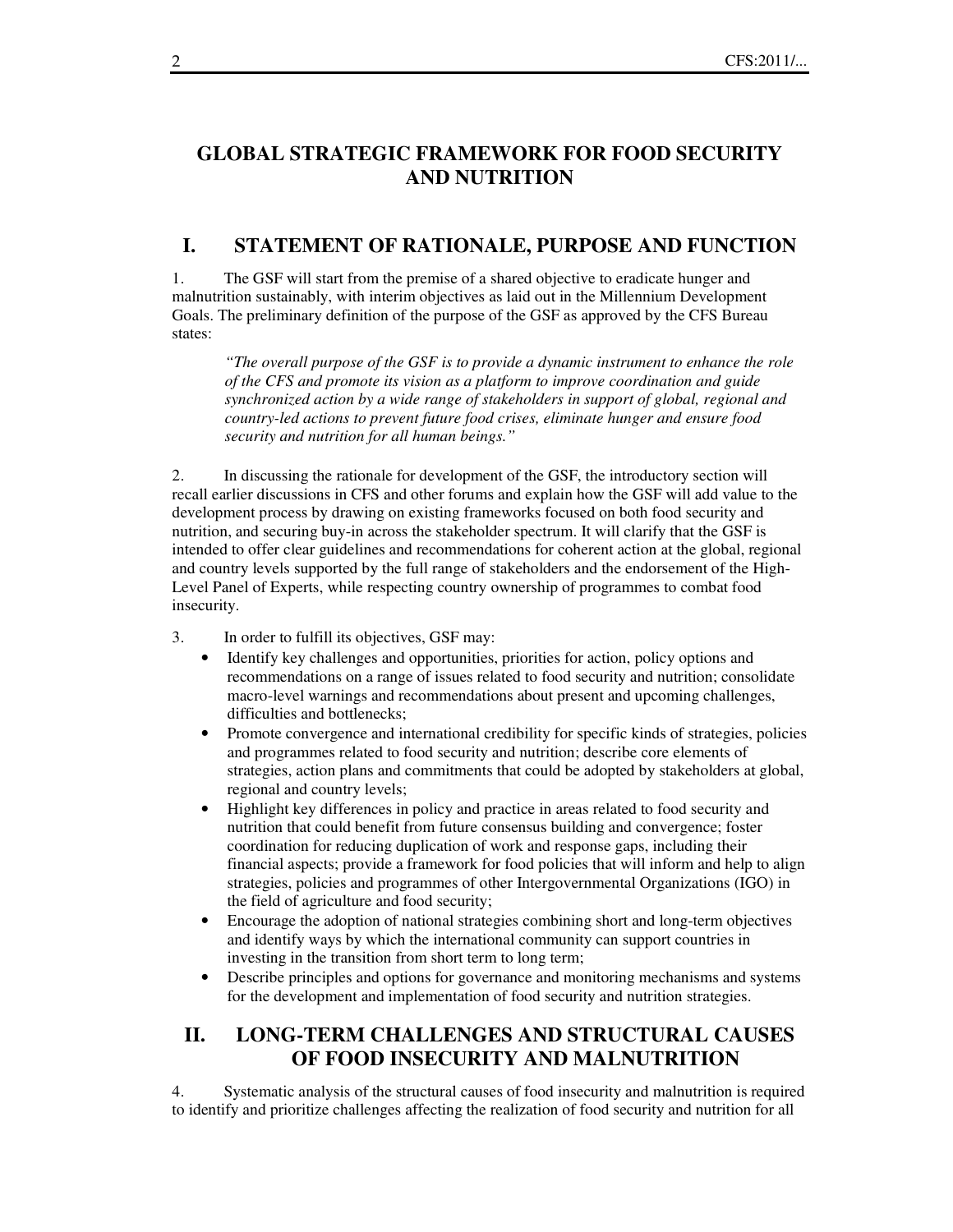people at all levels. The structural causes include lack of coherence in policymaking at international and national level, resulting from inadequate governance of food security and nutrition; the decline in international and national investment in the agricultural sector; continuing insecurity of land tenure and access to land and other natural resources; and insufficient attention paid to the role of women and their unique vulnerabilities in regard to malnutrition. Progress in reducing child malnutrition has been extremely small and slow, and it is notable that just 24 countries account for more than 80% of the global burden of chronic undernutrition, as measured by stunting.

5. In the longer term, a major challenge will be to meet increased global demand for sufficient and appropriately nutritious food, resulting from population and income growth and changes in diets, in the face of decreasing availability and quality of natural resources. Meeting the challenge calls for yield increases and overall productivity gains in food and agricultural production in the context of a "green agriculture" as well as significant reductions in post-harvest losses. It will also include broadening the food basket and the diversity of plants and animals used in making food (dietary diversity). The current decline in yield growth rates will have to be reversed. The role of agricultural research institutions in developing local and global solutions will be critical. The impact of climate change on agricultural production and on food systems will increase the risks of food insecurity, especially for producers living in marginal environments and for smallholder households. People unable to access land or employment are at greatest risk and should be prioritized for protection, especially during times of crisis.

6. A number of issues affecting long-term trends in agriculture and food security will have to be examined and analysed and receive priority attention in the GSF, including:

- Demographic changes: population growth, urbanization and rural-urban migration;
- The empowering of women and preventing the inter-generational reproduction of hunger;
- Changing patterns of food consumption and associated production and nutritional implications;
- Pressure on natural resources: land and soil, water, biodiversity, forests and mountains;
- Climate change: including the potential for an increased incidence of natural disasters;
- Hunger resulting from protracted crises and in post-conflict situations;
- Trade in food and agricultural commodities, food quality and safety, nutrition and the implications for food security and nutrition;
- Technology development and transfer; research and development
- Degradation of the soil structure and nutrient cycling of the agricultural ecosystem;
- Accelerating loss of crop and domestic animal genetic diversity.

#### **III. PRIORITY ISSUES TO BE ADDRESSED**

7. At the present time, price volatility has been attracting a lot of attention as a key obstacle to progress towards achieving food security for all, Volatility itself is the result of fundamental, structural problems in the functioning of markets including those which do not involve the trade of agricultural commodities. Un-coordinating policy responses to supply or demand shocks also contribute to price volatility. High and volatile food prices contribute to civil unrest and political instability. Recent experience shows that the food security and nutrition of poor rural and urban populations can severely deteriorate following food price spikes, given the large share of their income that poor households spend on food. However, high food prices and experiences of poor performance of international food markets have also increased incentives for agricultural investment, including cross-border capital movements. Such investments are not always beneficial to recipient countries and poor populations, nor have they always considered nutritional outcomes. Unstable energy prices have contributed to food price volatility, and lack of infrastructure for market access creates a context in which farmers find it difficult to operate profitably and meet their own food and nutrition needs.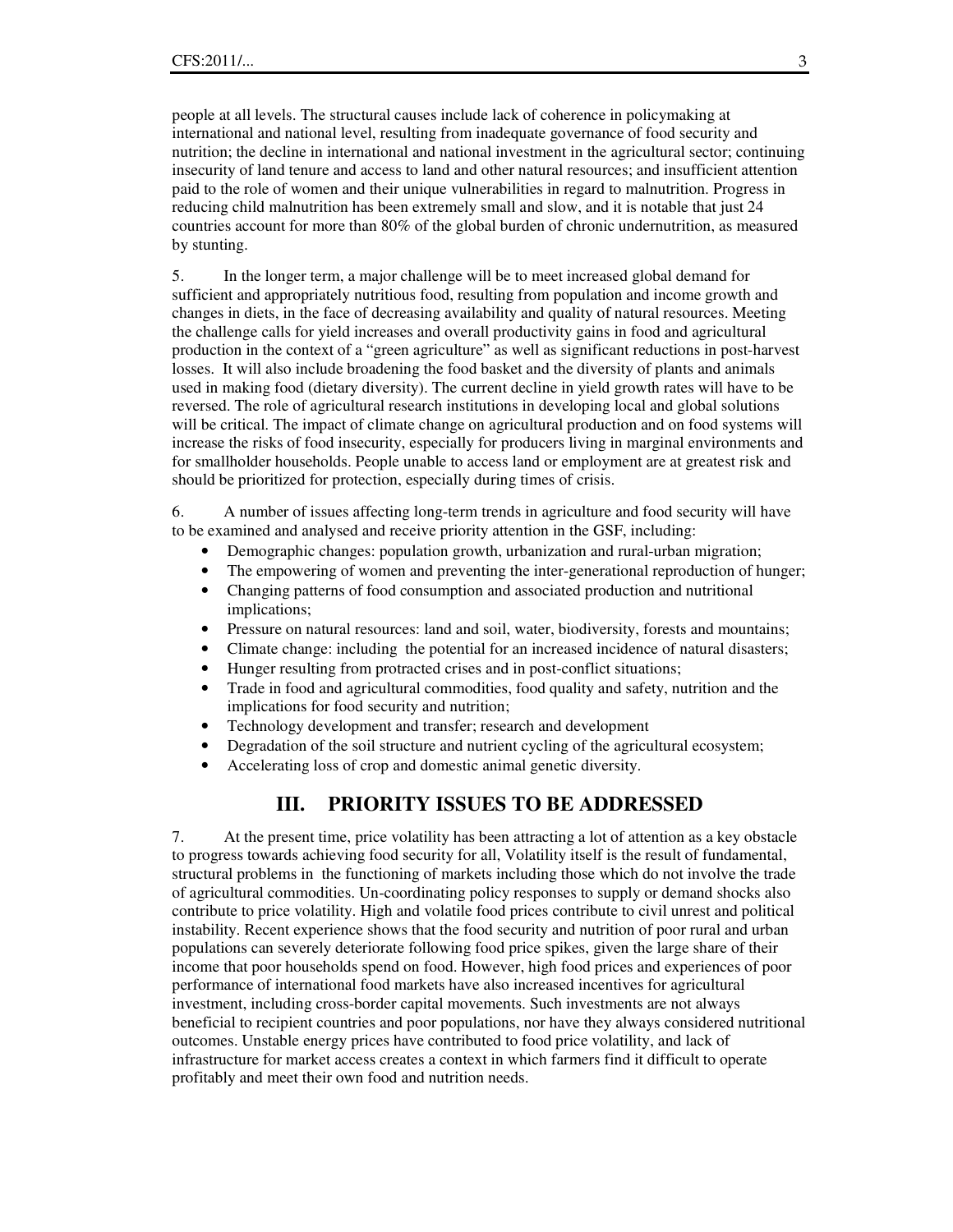8. While paying attention to such immediate issues, the GSF will also focus on addressing the longer-term structural causes of hunger and analyse the principle reasons for the continuing high levels of hunger and malnutrition. A review of existing frameworks points to a list of priority issues requiring a response at the global, regional and national levels, including the following:

- *Environmentally sustainable food and agricultural production*: Many food production systems are at the same time lagging behind in achieving productivity and production potential while contributing to the degradation of natural resources on which agriculture depends. Others are characterized by unsustainable increases in production and yields. The issue is to identify ways to enable countries to reduce hunger and malnutrition and meet increasing future food and nutrition needs through sustainable systems along the value chain. An additional challenge for policymakers is to realize the potential for agriculture (as the most resource-intensive productive sector) to mitigate climate change impacts.
- *Challenges faced by women:* Women make crucial contributions to the food security of developing countries, but they consistently have less access than men to the resources and opportunities for being more productive farmers. Women lack secure tenure over their land, access to inputs such as fertilizers, improved seed varieties and mechanical equipment and proper access to credit and extension services. According to SOFA 2011, closing the gap between men and women in access to inputs could raise yields on women's farms by 20% to 30%, which in turn could increase production in developing countries by 2.5% to 4% and reduce the prevalence of undernourishment by between 12% and 17%. Women also have their own unique set of responsibilities (and vulnerabilities) in terms of securing food security and nutrition: as producers of food themselves, as income earners, as primary caregivers and as mothers. A women's nutritional status is critical not only to her own health but also to her ability to maintain a secure livelihood and ensure that her children are properly nourished and healthy, both in the womb and from birth.
- *The role of smallholder producers:* In many developing countries, smallholder farmers produce the bulk of food while at the same time being the main victims of poverty. The issue to be addressed is how the productivity of smallholder production systems can be improved, especially in the context of changes in the structure of demand for food and agricultural commodities, which tends to favour larger holdings and more capital intensive systems, and how smallholder producers can be more effectively linked to markets.
- *Insecure tenure of land and other natural resources:* Insecure tenure of land and other natural resources can leave people marginalized, act as a disincentive for investment and alienate households from the resources to which they have access, thus increasing vulnerability. Inappropriate tenure regimes can lead to over-exploitation and discourage sustainable practices. In all such cases food security and nutrition are threatened. Promoting viable systems of tenure that promote poverty reduction and food security and nutrition is an important issue, especially in view of increasing competition for and declining availability of agricultural resources.
- *Price volatility*: Poorer people are particularly affected by fluctuations in the price of food, as well as costs of inputs and transport. Price volatility also poses social and political challenges to national authorities. Responses to such challenges often involve ad hoc and uncoordinated interventions in food and agriculture markets, which may exacerbate price volatility and the global market situation. There is a pressing need for a coordinated policy response by countries to price volatility, including transparency in transactions in all markets and provision of better information, and action to address the underlying structural causes of volatility;
- *Vulnerability:* Underlining the link between poverty and hunger, the food price and the financial and economic crises of 2007-2008 showed that different groups of poor people are particularly vulnerable to such situations, and notably women and young children. In many instances, acute hunger resulting from shocks can turn into chronic food insecurity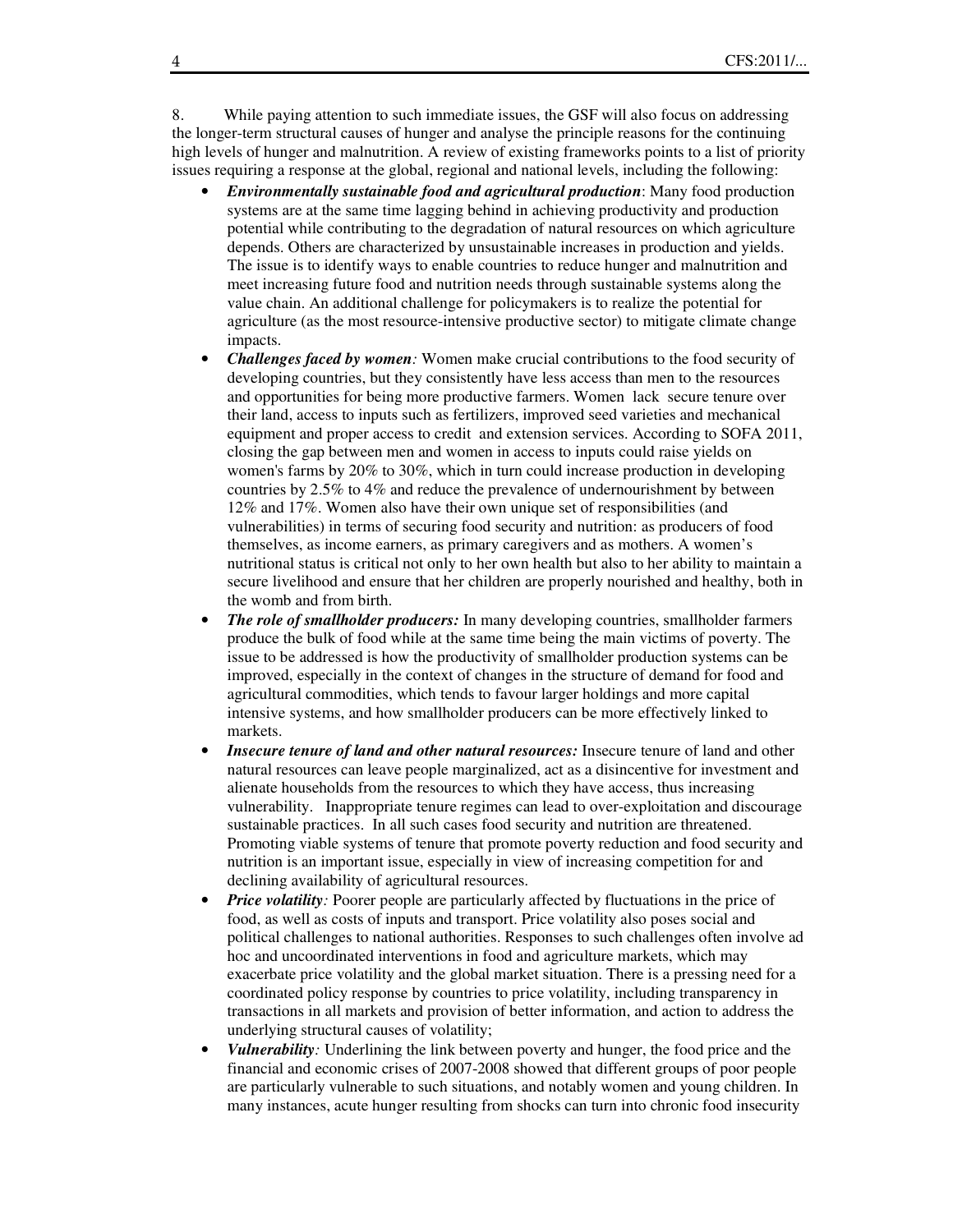and malnutrition. Addressing the reasons underlying vulnerability and strengthening resilience to economic and other shocks – for example through diversification of livelihoods – will not only save lives and protect livelihoods but will significantly contribute to long-term food security and nutrition.

- *Investment in agriculture:* Insufficient public and private investment in agriculture over decades, including for agriculture research, has contributed to low productivity and stagnant production in many developing countries, and has failed to improve levels of nutrition. The prospects of higher global food prices, and the uncertainty over recurring food crises and over the ability of global food markets to perform their function in the future, has created increased incentives for investment in agriculture, both in-country and across borders. It is important to ensure that investments, especially those involving land and other resource transactions, do not compromise food security and nutrition, access to resources by the poor and environmental sustainability. Policies that encourage farmers and other private-sector entrepreneurs in the food chain to invest, should be pursued. International investments should bring development benefits to the receiving country in terms of technology transfer, employment creation, upstream and downstream linkages.
- *Improving governance of food security and nutrition at all levels*: Good governance for food security and nutrition at the global, regional and country levels requires that voices of all relevant stakeholders are heard in the policy debate and that policy coordination is improved. The issue to be resolved is how to balance multistakeholder interests and participation with sound and substantive decisions and strategic directions that are translated into tangible food security and nutritional outcomes through policies, programmes and the mobilization of resources. This will require effective leadership that fosters coordination and linkages between governance structures.
- *Uniformity in agricultural subsidies*: Agricultural subsidies in rich countries lead to food dumping in poorer countries thus stifling agricultural development. These poor countries usually have agriculture as their main economic sector and thus cannot afford to subsidize it. The WTO Agreement on Agriculture prohibits new subsidies but allows existing subsidies to continue. This problem has to be solved especially if smallholder agriculture is to become more productive.

#### **IV. POLICY OPTIONS**

9. Both in the short and long term, the GSF should be grounded on the fundamental considerations and principles of the *Voluntary Guidelines to Support the Progressive Realization of the Right to Adequate Food in the Context of National Food Security*, including equality and non-discrimination, participation and inclusion, secure access to resources and assets, good governance and rule of law, and focus on individuals and groups particularly vulnerable to food insecurity. It is proposed that the twin-track approach launched by FAO in 2003 in the *Anti-Hunger Programme* and subsequently endorsed in various international forums, by the CFA and several other prominent frameworks, should be the overarching framework for the GSF. It will propose actions that contribute to the immediate needs of vulnerable people (including actions during crisis situations) combined with policies, programmes and resource mobilization to improve the longer-term productivity and sustainability of agriculture and to strengthen the resilience of production systems and poor households to shocks.

- 10. Policy responses that may be recommended in the GSF could include the following areas:
	- *A rights-based approach:* The global food security crisis has revealed the extent to which people are unable to enjoy their right to food. Lessons learned from an increasing number of countries that use the right to food as a framework for the design, implementation and evaluation of national laws, policies and programmes should be effectively disseminated. Incorporating right to food principles in the design and implementation of food security strategies, policies and programmes is an important step in this direction.
	- *Ensuring that women and children are the focus of action for food security and nutrition:* Greater attention should be given to specific actions to improve nutrition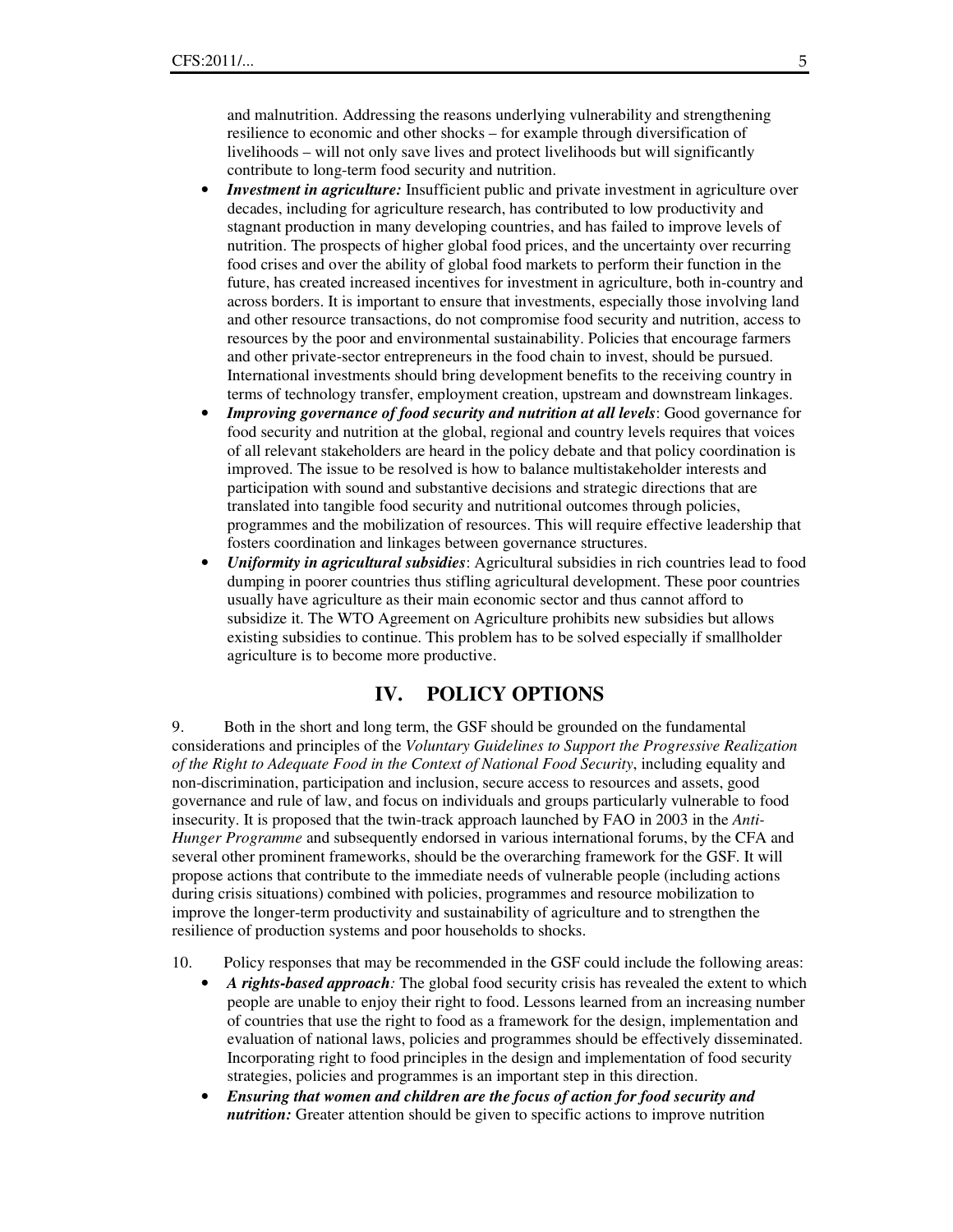security, including investment in development strategies that will contribute to better nutrition for all members of society, with a particular emphasis on women and children. Nutritional concerns should be addressed both by direct interventions and also through integration of nutrition in policies and programmes for agriculture, food security, food quality and safety, rural development and overall development. Governments, donors and civil society can make a significant difference by eliminating discrimination against women under the law and ensuring that all policies, programmes and projects take account of the different roles and responsibilities of men and women and the constraints they face in agriculture and rural employment, and also the problems faced by young people. Greater and more effective involvement of women and use of their knowledge, skills and experience will advance progress towards sustainability and development goals, and attention to child nutrition will help combat intergenerational reproduction of hunger.

- *Agriculture as an engine for development*: Food security is closely connected with economic growth and social progress. The food security agenda should focus on agriculture, which constitutes the basis of most poor peoples' livelihoods, and is the backbone of rural economies in most developing countries. The food security agenda should also focus on investments in agriculture that aim to improve nutritional outcomes. There is a particular need to support smallholder adaptation to changes in food demand and the challenges posed by evolving technology and sustainability requirements. This will be achieved through improved access to markets, the adaptation and adoption of appropriate technologies, institutional innovations *a*nd improved access to natural, financial, social and human capital.
- **Research and development:** If the world is to secure the increases in agricultural productivity required to produce enough food for the growing global population, greater emphasis is needed on the role of agricultural research and the development and transfer of appropriate and adapted technologies, and development of capacity for their effective utilization, to farmers in developing countries. Increasingly more research effort is also needed in broadening the food basket and promoting dietary diversity as a key contributor to food and nutrition security.
- *Safety nets, social protection and nutrition:* More attention must be paid to the immediate needs of those who lack the necessary purchasing power to meet their food and nutrition requirements. Various forms of social protection and safety nets to reduce vulnerability should not only meet immediate needs, often arising from natural disasters or conflicts, but also contribute to reducing uncertainty and improve agricultural productivity. Social protection and safety nets are particularly important for people with very limited access to resources.
- *Strengthened trading systems:* Open trade flows within and between countries and efficient markets can have a positive role in strengthening food security and nutrition. Enhanced international market opportunities — by way of reductions in trade barriers and elimination of trade-distorting support to agriculture — should be pursued through multilateral trade negotiations, with due attention paid to the need for fairness in international trading.
- *Agrarian reform and land tenure*: Agrarian reform is needed in regions and areas with strong social disparities, poverty and food insecurity, as a means to broaden sustainable access to and control over land and related resources. This should be achieved through a programme based on coherent, rights-based, ethical, participatory and integrated policies**.**  There is a need for a system of *Voluntary Guidelines on the Responsible Governance of Land Tenure and other Natural Resources* to provide a framework for responsible tenure governance that supports food security, poverty alleviation, sustainable resource use and environmental protection. The CFS is currently leading a process to review, finalize and adopt such a system.
- *Investment in agriculture:* The vast bulk of investment in agriculture will come from farmers themselves and other private-sector operators along the value chain. The role of